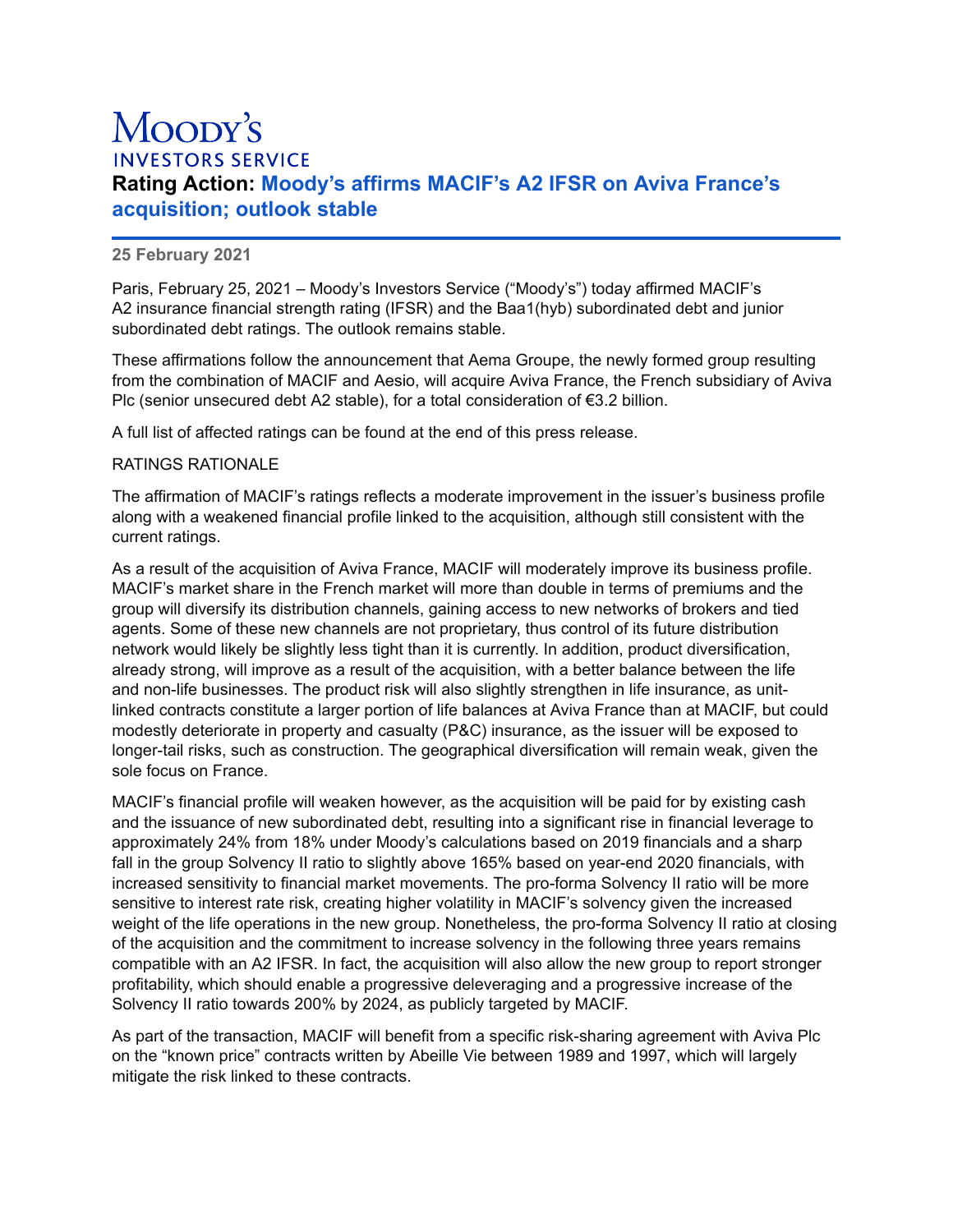Finally, Moody's believes that the acquisition of Aviva France presents some inherent execution risks for MACIF, notably due to its mere size as MACIF will more than double its revenue to reach €16 billion premiums annually. The different nature of the two institutions, the variety of businesses acquired, including the partnership with retirement saving association AFER, as well as different corporate cultures at both groups, will increase operational risks in the one to two years following the acquisition. In order to minimize this risk, the activities of MACIF and Aviva France will be initially managed separately and not merged to a large extent with the exclusion of the asset management business.

## RATINGS OF EXISTING SECURITIES

The Baa1(hyb) ratings on MACIF's Tier 2 subordinated debt and junior subordinated debt are positioned two notches below the A2 IFSR, reflecting the subordination of these instruments versus policyholders, and are in line with the usual notching practice for debt issued by an operating company.

#### STABLE OUTLOOK

The stable outlook on MACIF's IFSR indicates that Moody's expects MACIF to be able to maintain, and possibly improve modestly, the strength of its post-closing financial profile, including its Solvency II ratio, in the next 12-18 months.

#### FACTORS THAT COULD LEAD TO AN UPGRADE OR DOWNGRADE OF THE RATINGS

Although unlikely in the short term, MACIF's ratings could be upgraded if profitability was to improve meaningfully, as reflected by a sustained improvement of the combined ratio below 95% across the insurance cycle and a stronger capitalization, as evidenced by a Solvency II ratio going back sustainably above 200%.

Conversely, the ratings could be downgraded in case of a deterioration in profitability, as evidenced by a combined ratio consistently above 103%, a material deterioration of asset quality, weakening capitalization, as evidenced by a decline of the Solvency II ratio below 150% over time or a failure to properly execute the transaction.

LIST OF AFFECTED RATINGS

Issuer: MACIF

..Affirmations:

- ....Insurance Financial Strength Rating, affirmed A2
- ....Junior Subordinated Regular Bond/Debenture, affirmed Baa1(hyb)
- ....Subordinate Regular Bond/Debenture, affirmed Baa1(hyb)

..Outlook Action:

....Outlook remains Stable

## PRINCIPAL METHODOLOGIES

The methodologies used in these ratings were Life Insurers Methodology published in November 2019 and available at [https://www.moodys.com/researchdocumentcontentpage.aspx?](https://www.moodys.com/researchdocumentcontentpage.aspx?docid=PBC_1187348) [docid=PBC\\_1187348,](https://www.moodys.com/researchdocumentcontentpage.aspx?docid=PBC_1187348) and Property and Casualty Insurers Methodology published in November 2019 and available at [https://www.moodys.com/researchdocumentcontentpage.aspx?](https://www.moodys.com/researchdocumentcontentpage.aspx?docid=PBC_1187352)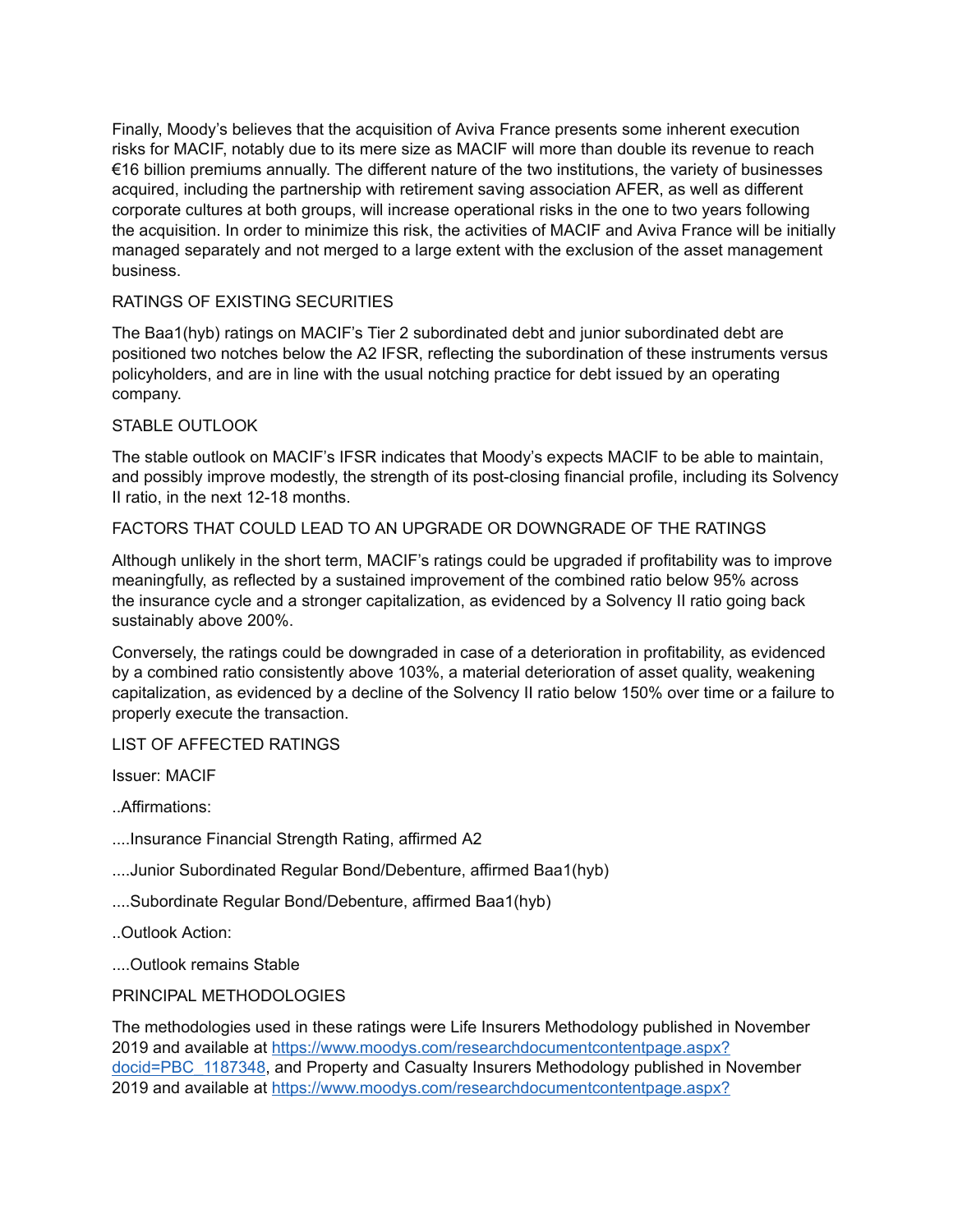[docid=PBC\\_1187352.](https://www.moodys.com/researchdocumentcontentpage.aspx?docid=PBC_1187352) Alternatively, please see the Rating Methodologies page on www.moodys.com for a copy of these methodologies.

## REGULATORY DISCLOSURES

For further specification of Moody's key rating assumptions and sensitivity analysis, see the sections Methodology Assumptions and Sensitivity to Assumptions in the disclosure form. Moody's Rating Symbols and Definitions can be found at: [https://www.moodys.com/](https://www.moodys.com/researchdocumentcontentpage.aspx?docid=PBC_79004) [researchdocumentcontentpage.aspx?docid=PBC\\_79004](https://www.moodys.com/researchdocumentcontentpage.aspx?docid=PBC_79004).

For ratings issued on a program, series, category/class of debt or security this announcement provides certain regulatory disclosures in relation to each rating of a subsequently issued bond or note of the same series, category/class of debt, security or pursuant to a program for which the ratings are derived exclusively from existing ratings in accordance with Moody's rating practices. For ratings issued on a support provider, this announcement provides certain regulatory disclosures in relation to the credit rating action on the support provider and in relation to each particular credit rating action for securities that derive their credit ratings from the support provider's credit rating. For provisional ratings, this announcement provides certain regulatory disclosures in relation to the provisional rating assigned, and in relation to a definitive rating that may be assigned subsequent to the final issuance of the debt, in each case where the transaction structure and terms have not changed prior to the assignment of the definitive rating in a manner that would have affected the rating. For further information please see the ratings tab on the issuer/entity page for the respective issuer on www.moodys.com.

For any affected securities or rated entities receiving direct credit support from the primary entity(ies) of this credit rating action, and whose ratings may change as a result of this credit rating action, the associated regulatory disclosures will be those of the guarantor entity. Exceptions to this approach exist for the following disclosures, if applicable to jurisdiction: Ancillary Services, Disclosure to rated entity, Disclosure from rated entity.

The ratings have been disclosed to the rated entity or its designated agent(s) and issued with no amendment resulting from that disclosure.

These ratings are solicited. Please refer to Moody's Policy for Designating and Assigning Unsolicited Credit Ratings available on its website www.moodys.com.

Regulatory disclosures contained in this press release apply to the credit rating and, if applicable, the related rating outlook or rating review.

Moody's general principles for assessing environmental, social and governance (ESG) risks in our credit analysis can be found at [https://www.moodys.com/researchdocumentcontentpage.aspx?](https://www.moodys.com/researchdocumentcontentpage.aspx?docid=PBC_1243406) [docid=PBC\\_1243406](https://www.moodys.com/researchdocumentcontentpage.aspx?docid=PBC_1243406).

The Global Scale Credit Rating on this Credit Rating Announcement was issued by one of Moody's affiliates outside the UK and is endorsed by Moody's Investors Service Limited, One Canada Square, Canary Wharf, London E14 5FA under the law applicable to credit rating agencies in the UK. Further information on the UK endorsement status and on the Moody's office that issued the credit rating is available on www.moodys.com.

Please see www.moodys.com for any updates on changes to the lead rating analyst and to the Moody's legal entity that has issued the rating.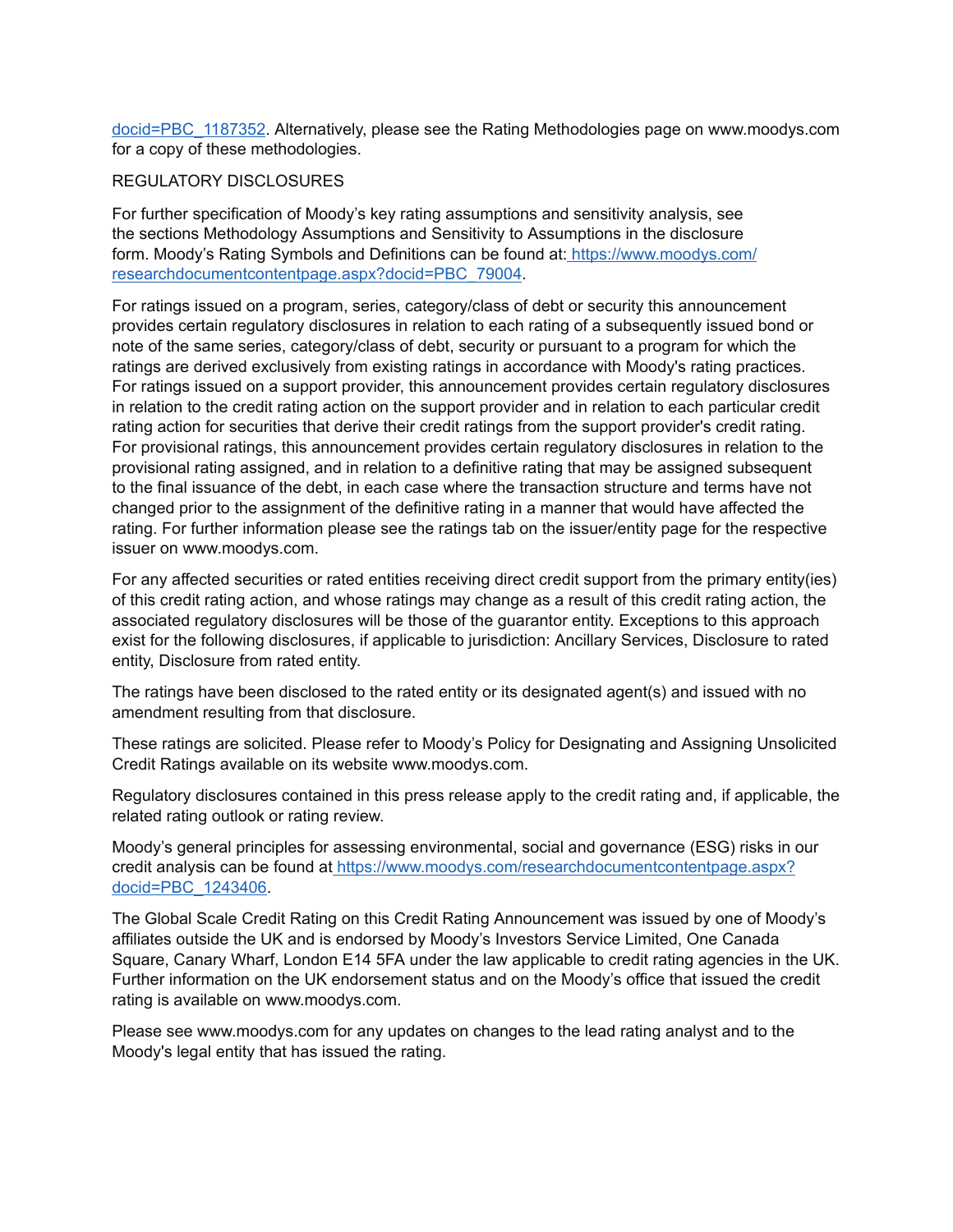Please see the ratings tab on the issuer/entity page on www.moodys.com for additional regulatory disclosures for each credit rating.

Guillaume Lucien-Baugas VP-Senior Analyst Financial Institutions Group Moody's France SAS 96 Boulevard Haussmann Paris France JOURNALISTS: 44 20 7772 5456 Client Service: 44 20 7772 5454

Antonello Aquino Associate Managing Director Financial Institutions Group JOURNALISTS: 44 20 7772 5456 Client Service: 44 20 7772 5454

Releasing Office: Moody's France SAS 96 Boulevard Haussmann Paris, 75008 France JOURNALISTS: 44 20 7772 5456 Client Service: 44 20 7772 5454



© 2021 Moody's Corporation, Moody's Investors Service, Inc., Moody's Analytics, Inc. and/or their licensors and affiliates (collectively, "MOODY'S"). All rights reserved.

**CREDIT RATINGS ISSUED BY MOODY'S CREDIT RATINGS AFFILIATES ARE THEIR CURRENT OPINIONS OF THE RELATIVE FUTURE CREDIT RISK OF ENTITIES, CREDIT COMMITMENTS, OR DEBT OR DEBT-LIKE SECURITIES, AND MATERIALS, PRODUCTS, SERVICES AND INFORMATION PUBLISHED BY MOODY'S (COLLECTIVELY, "PUBLICATIONS") MAY INCLUDE SUCH CURRENT OPINIONS. MOODY'S DEFINES CREDIT RISK AS THE RISK THAT AN ENTITY MAY NOT MEET ITS CONTRACTUAL FINANCIAL OBLIGATIONS AS THEY COME DUE AND ANY ESTIMATED FINANCIAL LOSS IN THE EVENT OF DEFAULT OR IMPAIRMENT. SEE APPLICABLE MOODY'S RATING SYMBOLS AND DEFINITIONS PUBLICATION FOR INFORMATION ON THE TYPES OF CONTRACTUAL FINANCIAL OBLIGATIONS ADDRESSED BY MOODY'S CREDIT RATINGS. CREDIT RATINGS DO NOT ADDRESS ANY OTHER RISK, INCLUDING BUT NOT LIMITED TO: LIQUIDITY RISK, MARKET VALUE RISK, OR PRICE VOLATILITY. CREDIT RATINGS, NON-CREDIT ASSESSMENTS ("ASSESSMENTS"), AND OTHER OPINIONS INCLUDED IN MOODY'S PUBLICATIONS ARE NOT STATEMENTS OF CURRENT OR HISTORICAL FACT. MOODY'S PUBLICATIONS MAY ALSO INCLUDE QUANTITATIVE MODEL-BASED ESTIMATES OF CREDIT RISK AND RELATED OPINIONS OR COMMENTARY PUBLISHED BY MOODY'S ANALYTICS, INC. AND/OR ITS AFFILIATES. MOODY'S CREDIT RATINGS, ASSESSMENTS, OTHER OPINIONS AND PUBLICATIONS DO NOT CONSTITUTE OR PROVIDE INVESTMENT OR FINANCIAL ADVICE, AND MOODY'S**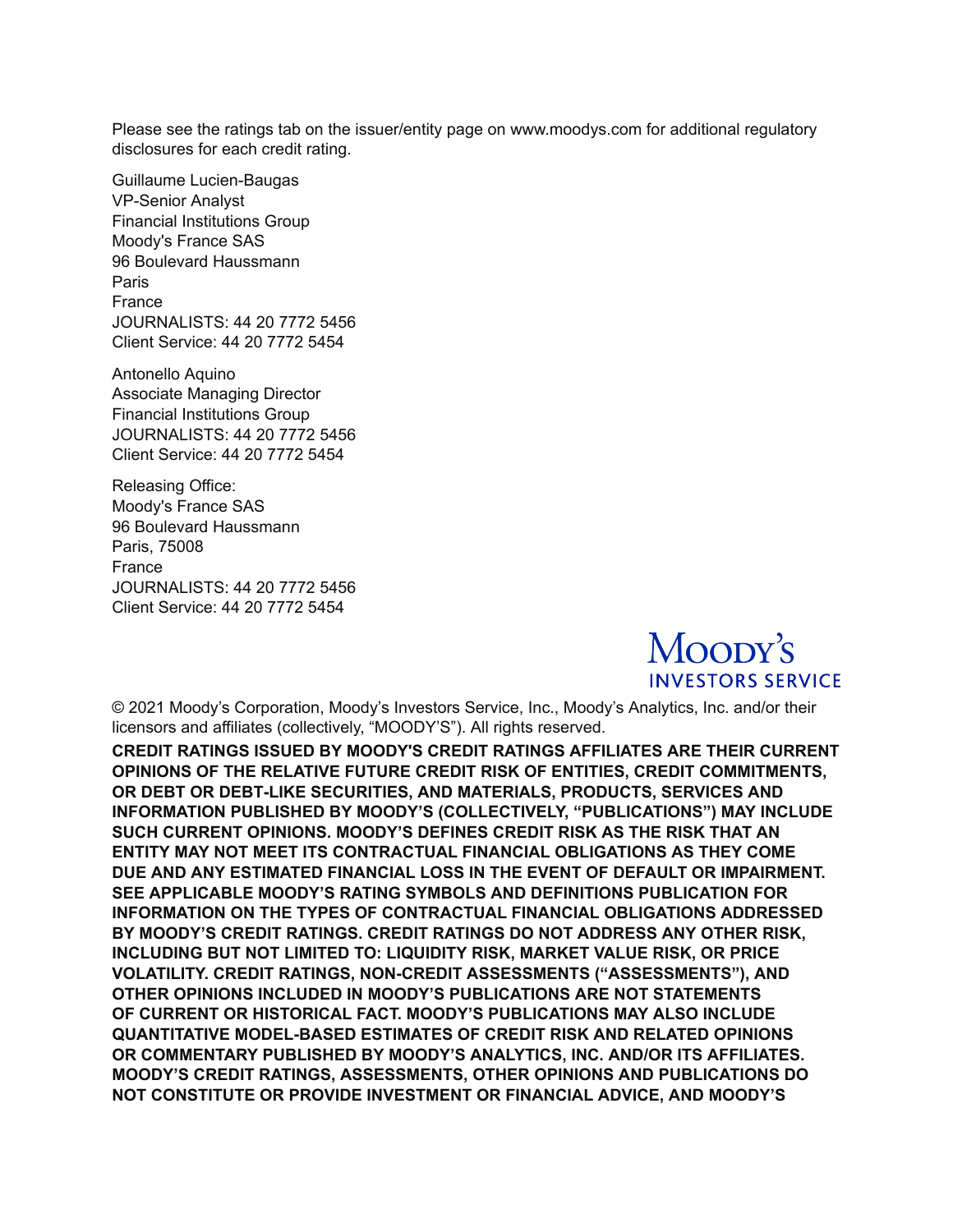**CREDIT RATINGS, ASSESSMENTS, OTHER OPINIONS AND PUBLICATIONS ARE NOT AND DO NOT PROVIDE RECOMMENDATIONS TO PURCHASE, SELL, OR HOLD PARTICULAR SECURITIES. MOODY'S CREDIT RATINGS, ASSESSMENTS, OTHER OPINIONS AND PUBLICATIONS DO NOT COMMENT ON THE SUITABILITY OF AN INVESTMENT FOR ANY PARTICULAR INVESTOR. MOODY'S ISSUES ITS CREDIT RATINGS, ASSESSMENTS AND OTHER OPINIONS AND PUBLISHES ITS PUBLICATIONS WITH THE EXPECTATION AND UNDERSTANDING THAT EACH INVESTOR WILL, WITH DUE CARE, MAKE ITS OWN STUDY AND EVALUATION OF EACH SECURITY THAT IS UNDER CONSIDERATION FOR PURCHASE, HOLDING, OR SALE.**

MOODY'S CREDIT RATINGS, ASSESSMENTS, OTHER OPINIONS, AND PUBLICATIONS ARE NOT INTENDED FOR USE BY RETAIL INVESTORS AND IT WOULD BE RECKLESS AND INAPPROPRIATE FOR RETAIL INVESTORS TO USE MOODY'S CREDIT RATINGS, ASSESSMENTS, OTHER OPINIONS OR PUBLICATIONS WHEN MAKING AN INVESTMENT DECISION. IF IN DOUBT YOU SHOULD CONTACT YOUR FINANCIAL OR OTHER PROFESSIONAL ADVISER.

ALL INFORMATION CONTAINED HEREIN IS PROTECTED BY LAW, INCLUDING BUT NOT LIMITED TO, COPYRIGHT LAW, AND NONE OF SUCH INFORMATION MAY BE COPIED OR OTHERWISE REPRODUCED, REPACKAGED, FURTHER TRANSMITTED, TRANSFERRED, DISSEMINATED, REDISTRIBUTED OR RESOLD, OR STORED FOR SUBSEQUENT USE FOR ANY SUCH PURPOSE, IN WHOLE OR IN PART, IN ANY FORM OR MANNER OR BY ANY MEANS WHATSOEVER, BY ANY PERSON WITHOUT MOODY'S PRIOR WRITTEN CONSENT. MOODY'S CREDIT RATINGS, ASSESSMENTS, OTHER OPINIONS AND PUBLICATIONS ARE NOT INTENDED FOR USE BY ANY PERSON AS A BENCHMARK AS THAT TERM IS DEFINED FOR REGULATORY PURPOSES AND MUST NOT BE USED IN ANY WAY THAT COULD RESULT IN THEM BEING CONSIDERED A BENCHMARK.

All information contained herein is obtained by MOODY'S from sources believed by it to be accurate and reliable. Because of the possibility of human or mechanical error as well as other factors, however, all information contained herein is provided "AS IS" without warranty of any kind. MOODY'S adopts all necessary measures so that the information it uses in assigning a credit rating is of sufficient quality and from sources MOODY'S considers to be reliable including, when appropriate, independent third-party sources. However, MOODY'S is not an auditor and cannot in every instance independently verify or validate information received in the rating process or in preparing its Publications.

To the extent permitted by law, MOODY'S and its directors, officers, employees, agents, representatives, licensors and suppliers disclaim liability to any person or entity for any indirect, special, consequential, or incidental losses or damages whatsoever arising from or in connection with the information contained herein or the use of or inability to use any such information, even if MOODY'S or any of its directors, officers, employees, agents, representatives, licensors or suppliers is advised in advance of the possibility of such losses or damages, including but not limited to: (a) any loss of present or prospective profits or (b) any loss or damage arising where the relevant financial instrument is not the subject of a particular credit rating assigned by MOODY'S.

To the extent permitted by law, MOODY'S and its directors, officers, employees, agents, representatives, licensors and suppliers disclaim liability for any direct or compensatory losses or damages caused to any person or entity, including but not limited to by any negligence (but excluding fraud, willful misconduct or any other type of liability that, for the avoidance of doubt, by law cannot be excluded) on the part of, or any contingency within or beyond the control of, MOODY'S or any of its directors, officers, employees, agents, representatives, licensors or suppliers,